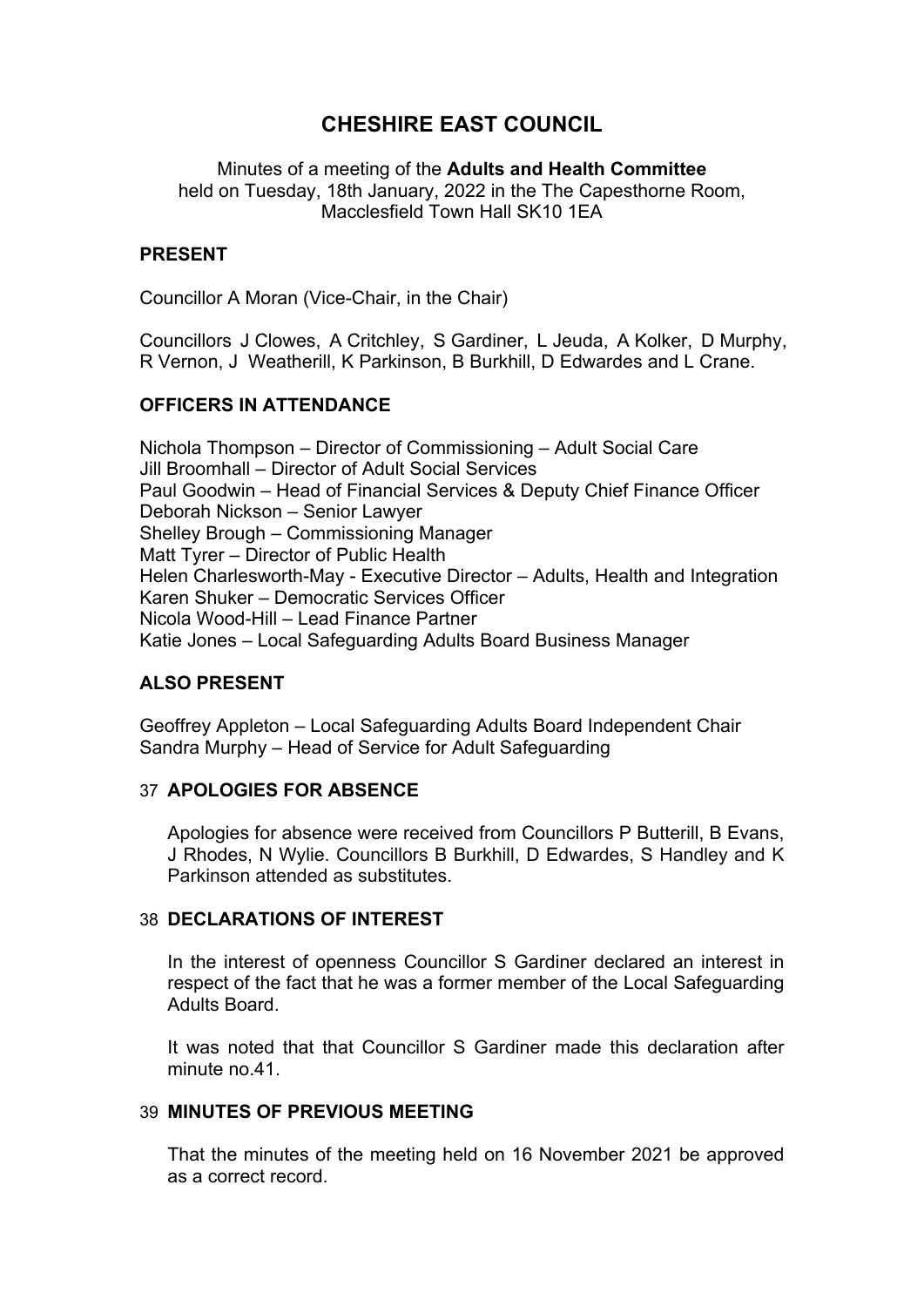# 40 **PUBLIC SPEAKING/OPEN SESSION**

There were no public speakers.

# 41 **LOCAL SAFEGUARDING ADULTS BOARD ANNUAL REPORT 2020/21**

The Board considered the Annual Report of the Local Safeguarding Adults Board for 2020/21.

Tributes were paid to the statutory and non-statutory partners of the Local Safeguarding Adults Board who had worked collaboratively and transparently throughout the period of the pandemic.

The Annual Report provided a comprehensive overview of how strategic partners worked together during 2020/21 to prevent and protect adults at risk of abuse during this time. The report highlighted the purpose, aims and priorities of the Safeguarding Adults Board and noted the challenges and achievements during the early stages of the Covid pandemic.

Comments and questions were received from members in relation to the following

- Had there been a decrease in the number of volunteers following the end of the furlough scheme;
- Was financial abuse dealt within the categories within the report
- How had training progressed for resident carers and those carers who go into homes who provide additional care
- Were there separate figures for abuse within care homes

It was noted that a breakdown of figures would be provided and circulated in relation to the figures and areas for abuse within care homes.

### **RESOLVED:**

That the Local Safeguarding Adults Board Annual Report 2020/21 be received and noted.

### 42 **DIRECTOR OF PUBLIC HEALTH ANNUAL REPORT 2020/21**

The Board considered the Public Health Annual Report for 2020/21.

The report provided an overview of the challenges faced by the Public Health Team, and the milestones achieved during the pandemic. It also highlighted the inequalities in Cheshire East and the evidence supporting partnership working to create healthier lifestyles.

The Board welcomed the comprehensive report and provided comments and questions in respect of the following:

 Does the Public Health Team retain an audit for poor quality housing, and, if that data was available how work would be carried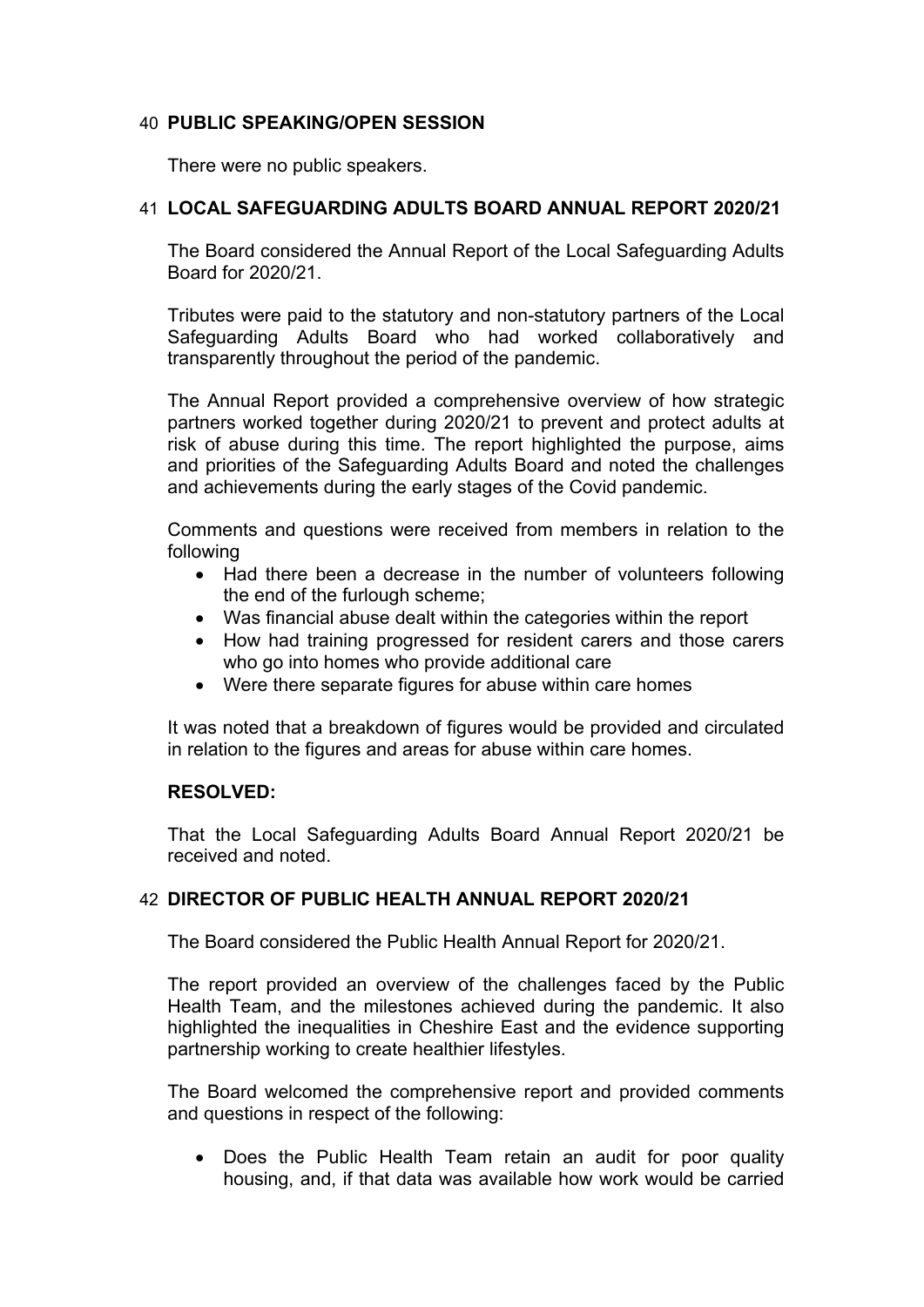out with the housing team to bring forward a programme of works that would improve housing that people live in;

- How closely work was undertaken with other services such as planning to prevent housing inequality for the future;
- Concerns in relation to certain areas of the borough with high Index of Multiple Deprivation scores;
- How to improve outcomes for those people who are not known to the Mental Health team to further reduce levels of suicide;
- Had the pandemic had an impact on those accessing services for alcohol misuse.

### **RESOLVED:**

That the Director of Public Health Annual Report be noted.

### 43 **2021/22 FINANCIAL YEAR REVIEW**

Consideration was given to the report setting out the financial year review for 2021/22.

Whilst it was a positive that the forecast overspend for Adults Services was relatively small, which had not always been the case, it was noted that some of this was due to not being able to spend in certain areas, including recruiting to vacant posts.

Some concerns were also raised in respect of the Adults Service being reliant on government grants and council tax rises to make up the necessary budget requirement; and it was acknowledged that demand and complexity of needs continued to increase.

A question was raised in respect of use of the additional Government grants relating to both Adults and Children's Social Care that had been announced in the provisional Local Government Finance Settlement before Christmas.

Helen Charlesworth-May, Executive Director for Adults, Health, and Integration, highlighted to committee that over the last two years, due to the pandemic, the risk profile had changed significantly for Adult Social Care. It would be necessary to continue to support the market, negotiating with providers and using flexibilities in resources, including specific grants where possible between financial years.

With regard to the Social Care grant announced in the Provisional Settlement, Committee were asked to note that there was an interrelationship between Adults Services and Children's Services, for example in respect of children transitioning to adulthood with mental health needs, or in need of other forms of support to help with managing safe and independent lives; and that the Council would look to manage its resources and set budgets to enable delivery of its objectives across the Social Care services.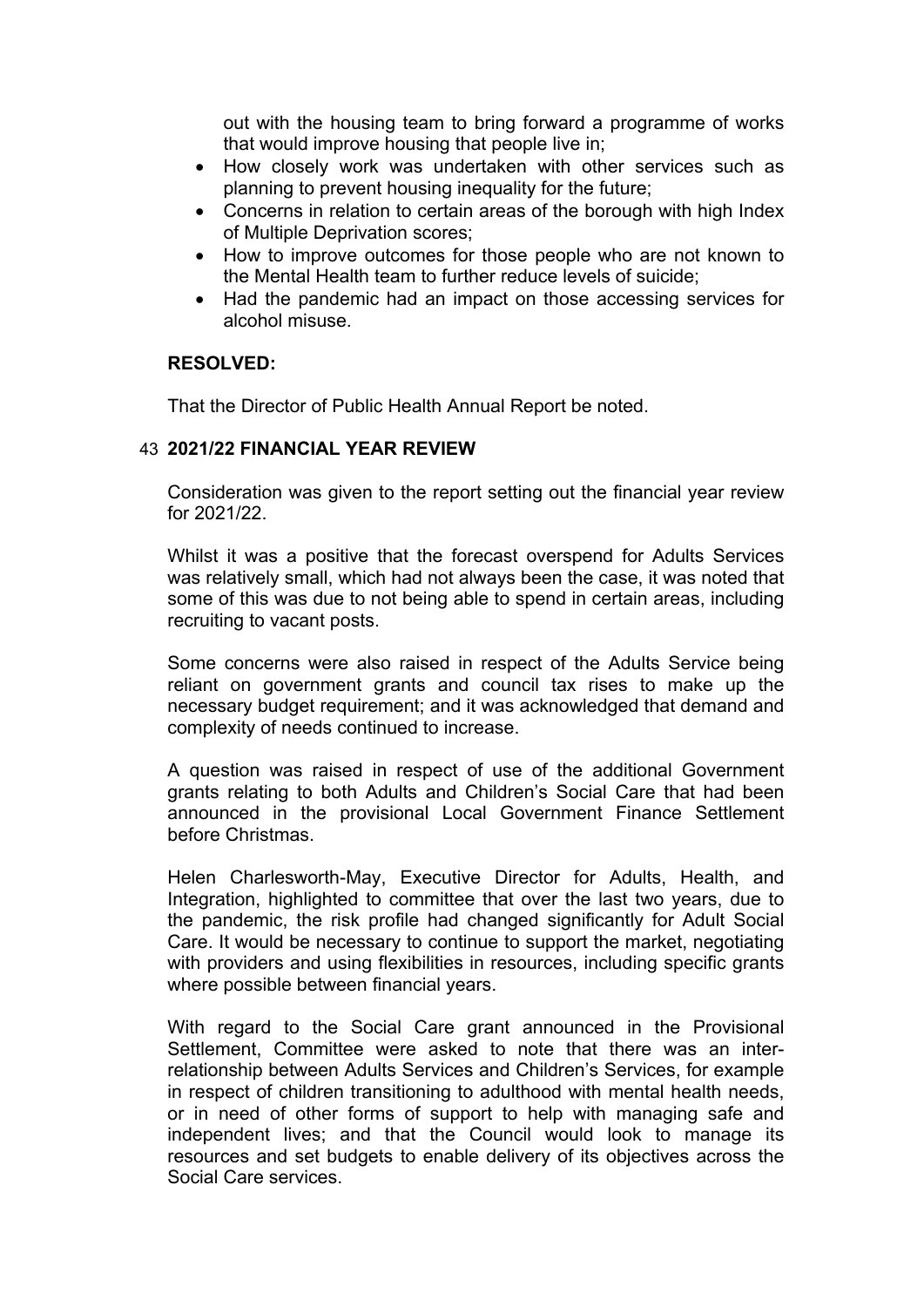Further questions and comments were raised, and responses given by officers in the meeting in respect of the following:

- The amount remaining in respect of the un-ringfenced Covid grant provided by Government, and whether the grant had covered all costs relating to Covid pressures to date;
- Challenges with regard to recruiting to vacant posts; and the training offered to help recruit and retain staff

# **RESOLVED (unanimously)**

- 1. That the report of the Finance Sub-Committee (Agenda for [Finance](http://moderngov.cheshireeast.gov.uk/ecminutes/ieListDocuments.aspx?CId=965&MId=9031&Ver=4) [Sub-Committee](http://moderngov.cheshireeast.gov.uk/ecminutes/ieListDocuments.aspx?CId=965&MId=9031&Ver=4) on Wednesday, 1st December, 2021, 2.00 pm | [Cheshire](http://moderngov.cheshireeast.gov.uk/ecminutes/ieListDocuments.aspx?CId=965&MId=9031&Ver=4) East Council),specifically the recommendations of that committee be noted.
- 2. That the financial update and forecast outturn relevant to the committee's terms of reference be noted.
- 3. That it be noted that officers would seek to improve outcomes and the financial outturn across all Committees to mitigate the overall forecast overspend of the council.
- 4. That appendix 3 of the report and the following sections specific to the Committee be noted:
	- Changes to Revenue budget 2021/22
	- Policy Proposals Update
	- Corporate Grants Register
	- Debt Management
	- Capital Strategy
	- Reserve Strategy
- 5. That the additional specific grant supplementary revenue estimate over £500,000 and up to £1,000,000 in Appendix 3, Section 3 Corporate Grants Register, Table 2 be approved.

*The Committee adjourned for a short break at 11.54am and reconvened at 12.01pm.*

*Councillor D Edwardes left the meeting and did not return.*

#### 44 **MEDIUM TERM FINANCIAL STRATEGY 2022/23 - 2025/26**

The committee received a report on the Medium-Term Financial Strategy for 2022/23 – 2025/26. As part of the consultation process the committee was asked to provide comments and feed back to the Corporate Policy Committee on proposals related to the responsibilities of the committee.

It was noted that the provisional settlement from Government referred to items over a number of years, but the detail of allocations to individual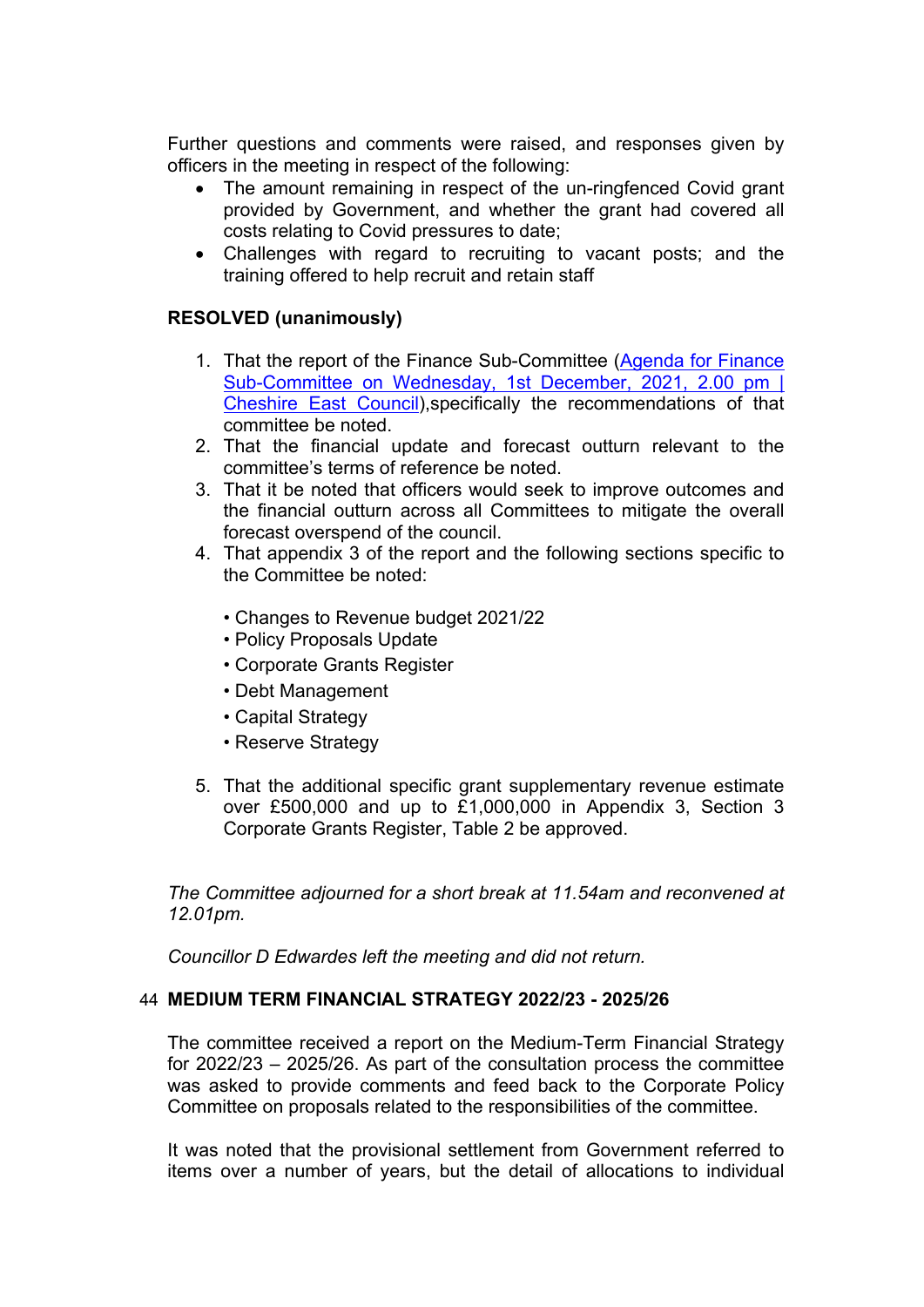local authorities only related to the 2022/23 financial year. It was noted that whilst the Council must continue to plan for the medium term the settlement creates limited scope for sustainable changes.

Feedback and comments were noted in respect of the following: -

Councillor J Clowes requested that it be noted that it would have been helpful to have the results of the wider budget consultation process, to inform the consideration of the proposals by the committee.

### **Investment in Adult Social Care**

Clarity was sought in respect of the profile of the additional investment in Adult Social Care which was lower in the 2023/24 financial year than for other years in the proposals for 2022-2026.

### **Care Fee Uplifts**

Building in care fee uplifts for social care partners in the private sector was noted.

### **Proposals that are rolling forward from the MTFS 2021-25**

Clarity was sought in respect of what progress had been made in the capital investment proposals previously made, that would create increased provision in supported living accommodation and help to enable the needs of individuals currently with high-cost care packages out-of-Borough to be met within Cheshire East more cost-effectively.

Councillor Gardiner raised a question seeking clarity on the amounts Service budgets being spent on the different forms of Social Care. It was agreed that a written response would be provided outside of the meeting.

Councillor Gardiner raised a further question in respect of whether capital monies could be used to assist in reducing the revenue budget requirement. It was noted that capital resources would not directly be able to help with revenue expenditure such as salaries or other day-to-day costs; they must be used for spending on items that would last longer than one year, for example on buildings or equipment, which may in turn help deliver day-to-day services.

Questions were raised in respect of the increases in the Adults Social Care budget relative to budget changes other services. It was noted that the information referred to was within the Budget Engagement document, and as such did form part of the balanced budget proposals for 2022- 2026; and that it was the case that spending on Adults Services was increasing as a proportion of the Council's net revenue budget.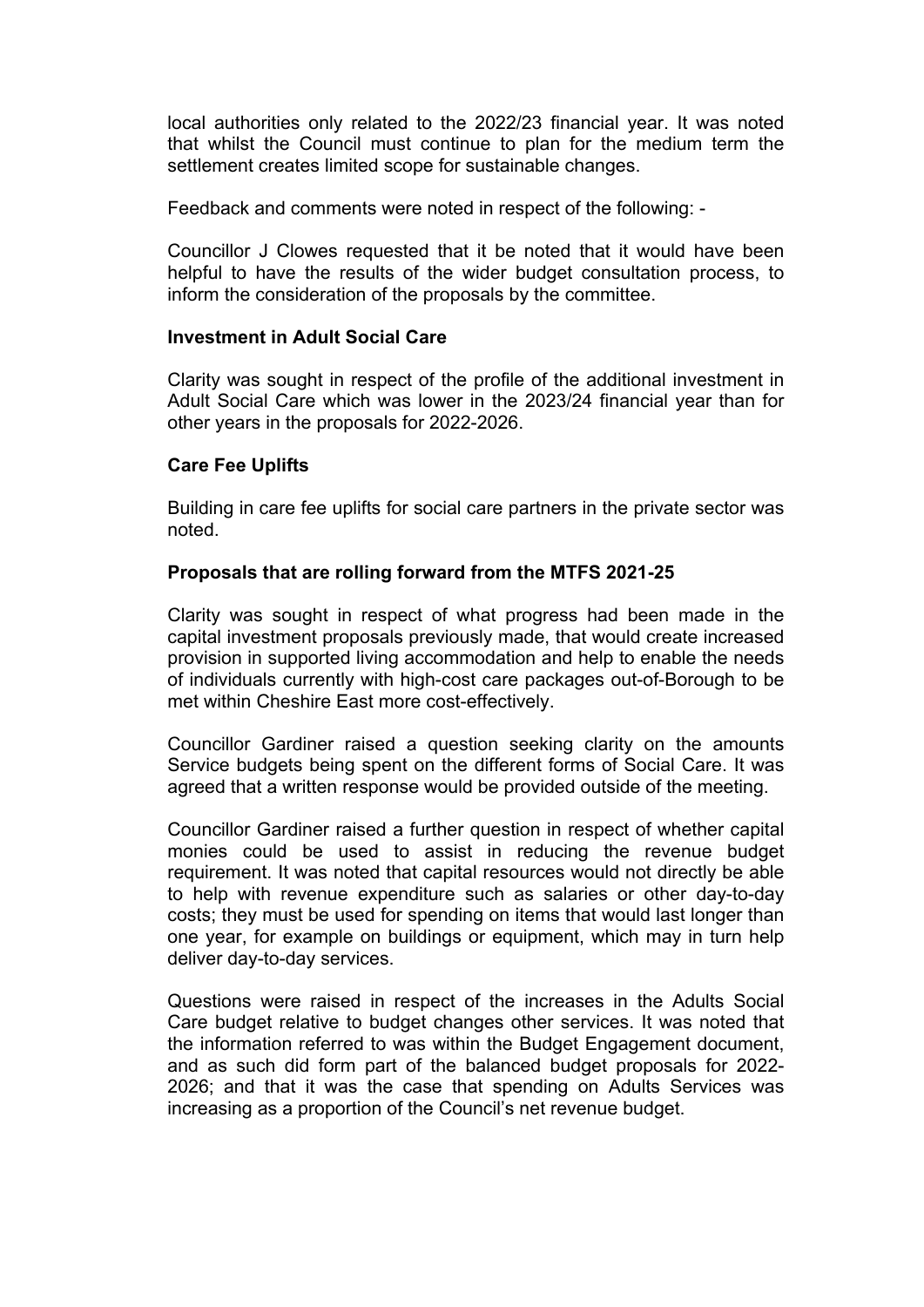# **RESOLVED (unanimously)**

- 1. That the committee noted the MTFS 2022 to 2026 consultation Document (Appendix 1 of the report).
- 2. That the following proposals rolling forward from the MTFS 2021-25 relevant to the committee (as part of Appendix 1(Appendix A of the report) be noted
	- 9) Continuing Healthcare Reviews
	- 12) Reduce Base budget assigned to Community Grants
	- 48) Productivity and Efficiency in Adult Social Care
	- 61) Direction of travel for the Communities Team
	- 63) Day Opportunities, Redesign, Strategy and Savings
	- 64) Mental Health Services Review
	- 67) Electronic Call Monitoring Reclamation
	- 73) Learning Disabilities Future Service Development and Review
- 3. That the impact of the local government financial settlement as provided at Appendix 2 on the MTFS Consultation Document be noted.
- 4. That the minutes of the meeting form the consultation response of the Committee, for consideration by the Corporate Policy Committee, including the comments with regard to:
	- a. It being helpful for the results of the budget consultation process to be made available to each committee to inform consideration of proposals, for future reference
	- b. The delivery of the invest to save proposals in respect of supported living accommodation

### 45 **RECOMMISSIONING OF THE STATUTORY ADVOCACY SERVICE**

The committee received a report which provided an overview of the current and future service model and considered a request to delegate authority to enter into a partnership agreement to deliver the service and award the contract.

The committee provided comments and question which included

- Where the cost of administering the system lies;
- Would there be any changes to the model following the revised implementation date of the ICS;
- Whether consideration would be given to commissioning services with other local authorities in the future.

### **RESOLVED (unanimously)**

- 1. That the new Statutory Advocacy Service model be noted.
- 2. That authority to the Executive Director of Adults, Health and Integration to be delegated to: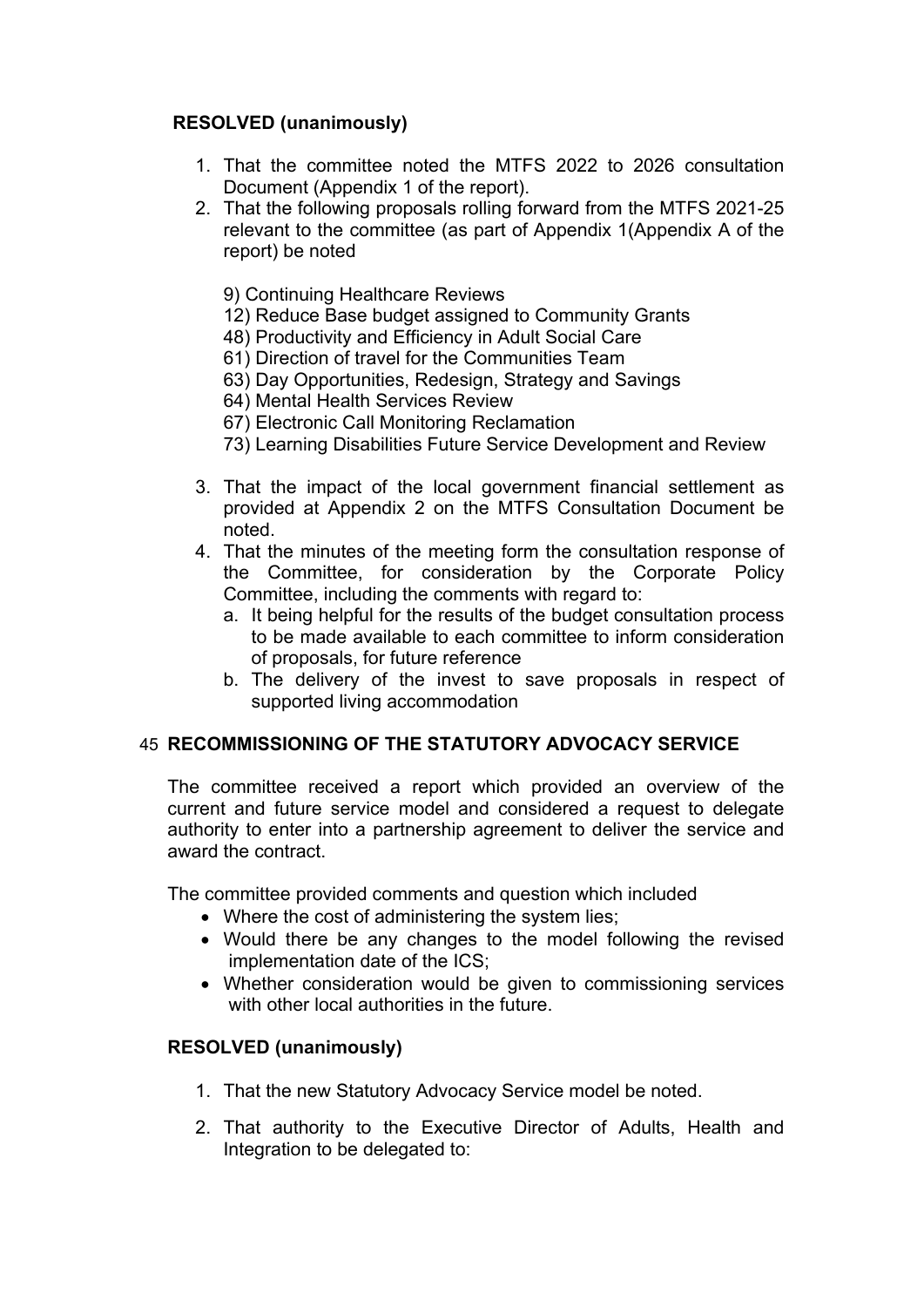Enter into the partnership agreement with Cheshire West and Chester Council and Cheshire Clinical Commissioning Group (or any body that in due course may succeed to the functions of the CCG) (subject to that body's formal agreement) for the delivery of a Statutory Advocacy Service in Cheshire East and Cheshire West and Chester Council footprint.

Award the contract - Agreed to enter a contracting arrangement with Cheshire West and Chester Council following the procurement of the Statutory Advocacy Service with the successful provider of such services.

*Councillor R Vernon left the meeting and did not return.*

### 46 **ADULT SOCIAL CARE PERFORMANCE SCORECARD - QUARTER 2 (2021/22)**

Consideration was given to a report that outlined the performance data and measures related to services that fell within the responsibility of the Adults and Health Committee, from Quarter 2 of 2021/22. The committee asked questions and put comments in relation to a number of the performance measures and sought greater clarity on how Covid-19 had affected the public's confidence in respect of residential care and the impact the compulsory vaccine would have on care homes.

Whilst it was noted that there would be no significant improvement in figures in the short term, the service would be looking at innovative ways in relation to the care that was provided.

### **RESOLVED:-**

That the report be noted.

*Councillor K Parkinson left the meeting and did not return.*

### 47 **WORK PROGRAMME**

The Committee considered an updated work programme which included

- Following the consultation process The All-Age Carers Strategy and Recommission would be considered at the March;
- The Day Opportunities Flexible Purchasing System would be considered at the March Committee;
- The Live Well For Longer Strategy would be considered at the March Committee;
- Quarter 3 Scorecard would be considered at the March Committee.

Dates would be confirmed for the following items in due course: